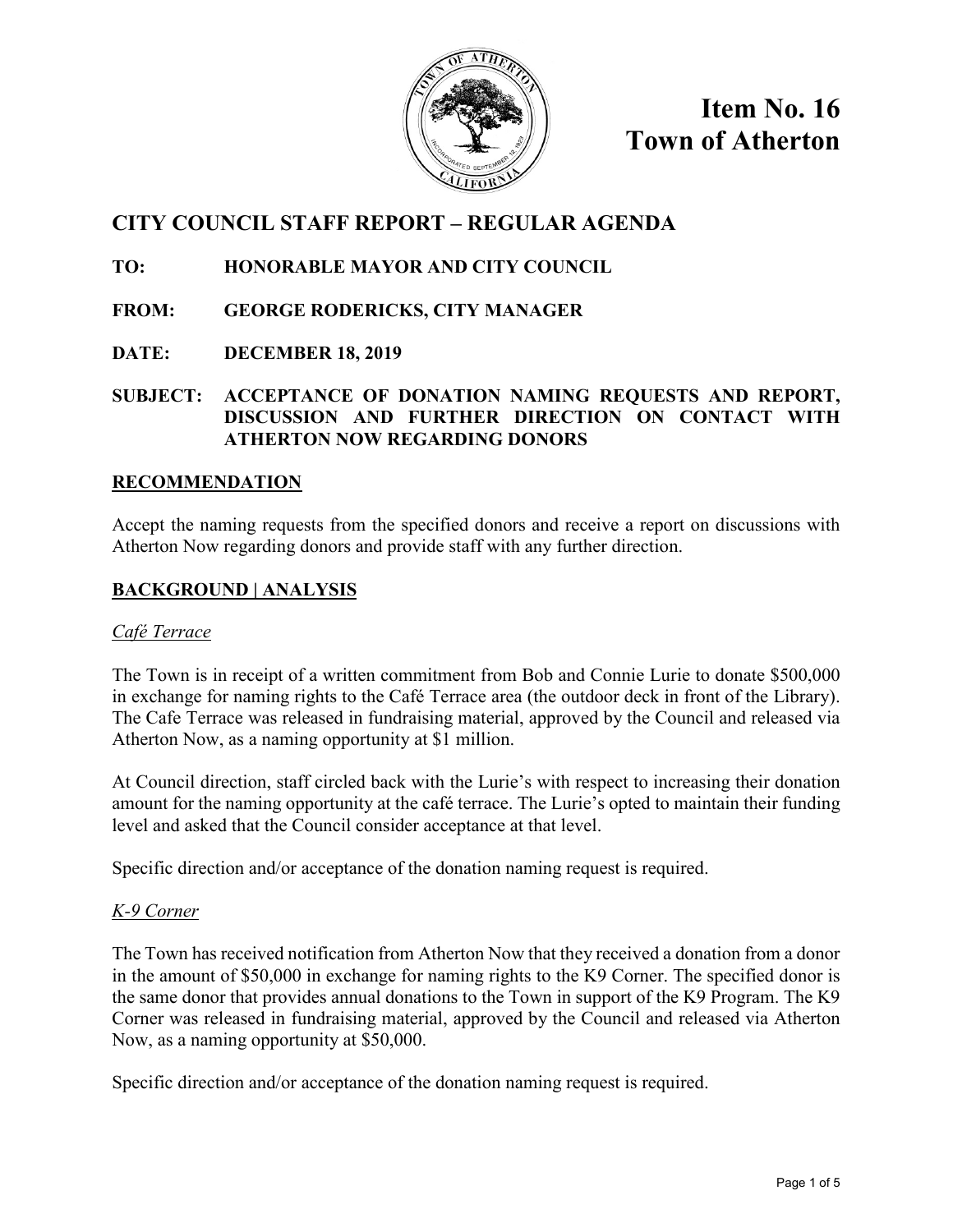# *Technology Hub*

The Town is in receipt of information from a donor that contributed via Atherton Now in the amount of \$100,000. Originally, that specific contribution was earmarked with conditions related to the provision of Electric Vehicle Charging Stations at the project. However, those conditions were not timely relayed to the Town. The donor has requested that the donation be provided in exchange for naming of the Administrative and Police Building Technology Hub. The Technology Hub in the Administrative and Police Building was released in fundraising materials, approved by the Council and released via Atherton Now, as a naming opportunity at \$100,000.

This particular naming request discussion will require recusal by a member of the Council. Specific direction and/or acceptance of the donation naming request is required.

#### *Donor Recognition*

The nature of each naming opportunity (i.e. recognition on the donor wall, plaque at sponsored location, name on the plaque, etc.) will be discussed with each specific donor once the project is further along. The Council has final approval authority over the specific design considerations for all donor recognition.

# *Report on Recent Communication(s) with Atherton Now*

At Council direction, staff and a member of the Council attempted to contact Atherton Now to gather information on donors and interest in specific naming opportunities. Council Member Widmer was able to speak with representatives from Atherton Now and can report on the details and status of those conversations.

Following that report, staff is seeking any further specific direction on next steps for contacting donors and/or donors specific to Atherton Now.

# **FISCAL IMPACT**

None.

# **PUBLIC NOTICE**

Public notification was achieved by posting the agenda, with this agenda item being listed, at least 72 hours prior to the meeting in print and electronically. Information about the project is also disseminated via the Town's electronic News Flash and Atherton Online. There are approximately 1,200 subscribers to the Town's electronic News Flash publications. Subscribers include residents as well as stakeholders – to include, but be not limited to, media outlets, school districts, Menlo Park Fire District, service provides (water, power, and sewer), and regional elected officials.

# **COMMISSION/COMMITTEE FEEDBACK/REFERRAL**

This item has or X has not been before a Town Committee or Commission.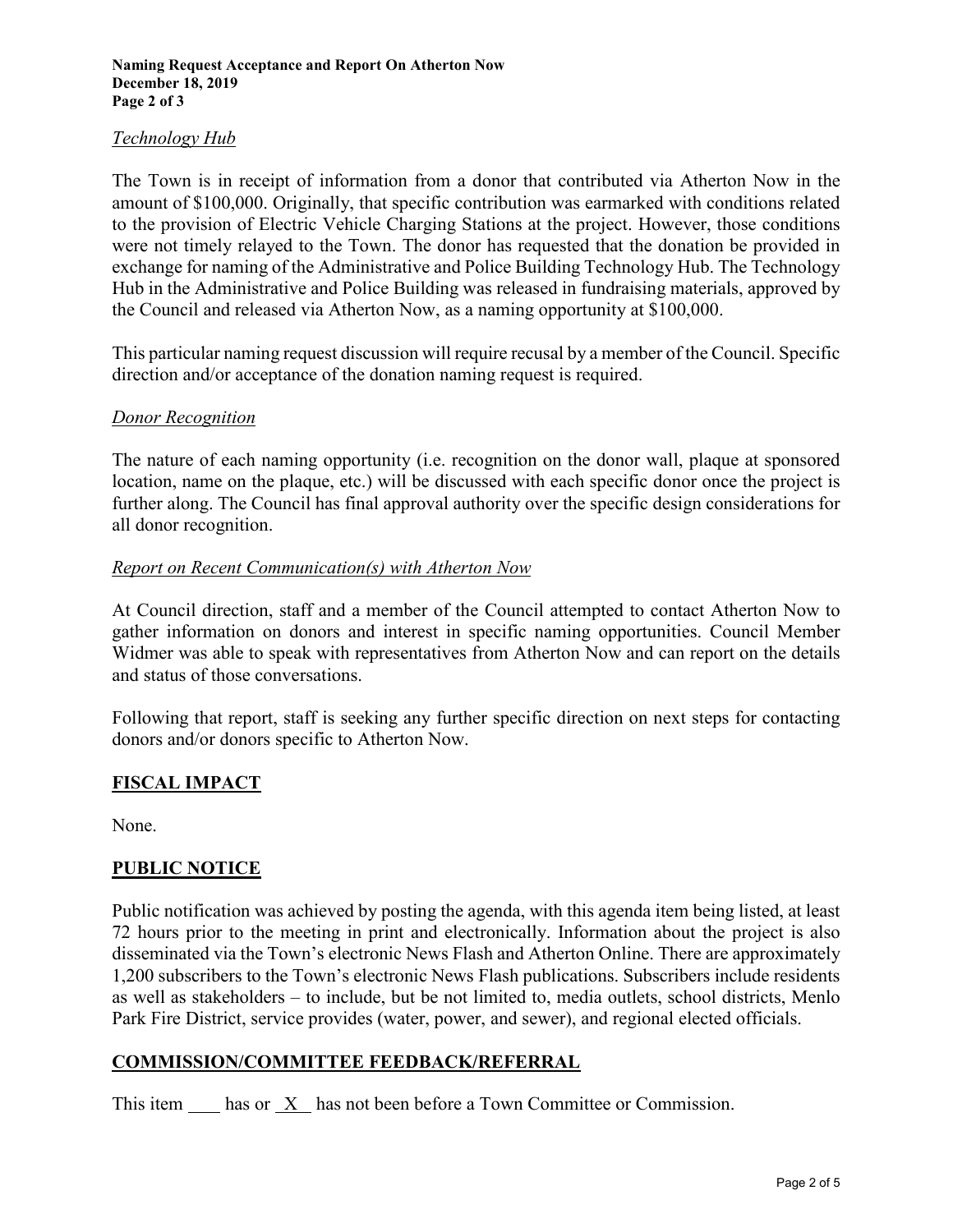- Audit/Finance Committee (meets every other month)
- Bicycle/Pedestrian Committee (meets as needed)
- Civic Center Advisory Committee (meets as needed)
- Environmental Programs Committee (meets every other month)
- Park and Recreation Committee (meets each month)
- Planning Commission (meets each month)
- Rail Committee (meets every other month)
- Transportation Committee (meets every other month)

# **ATTACHMENTS**

1. Naming Opportunities from Atherton Now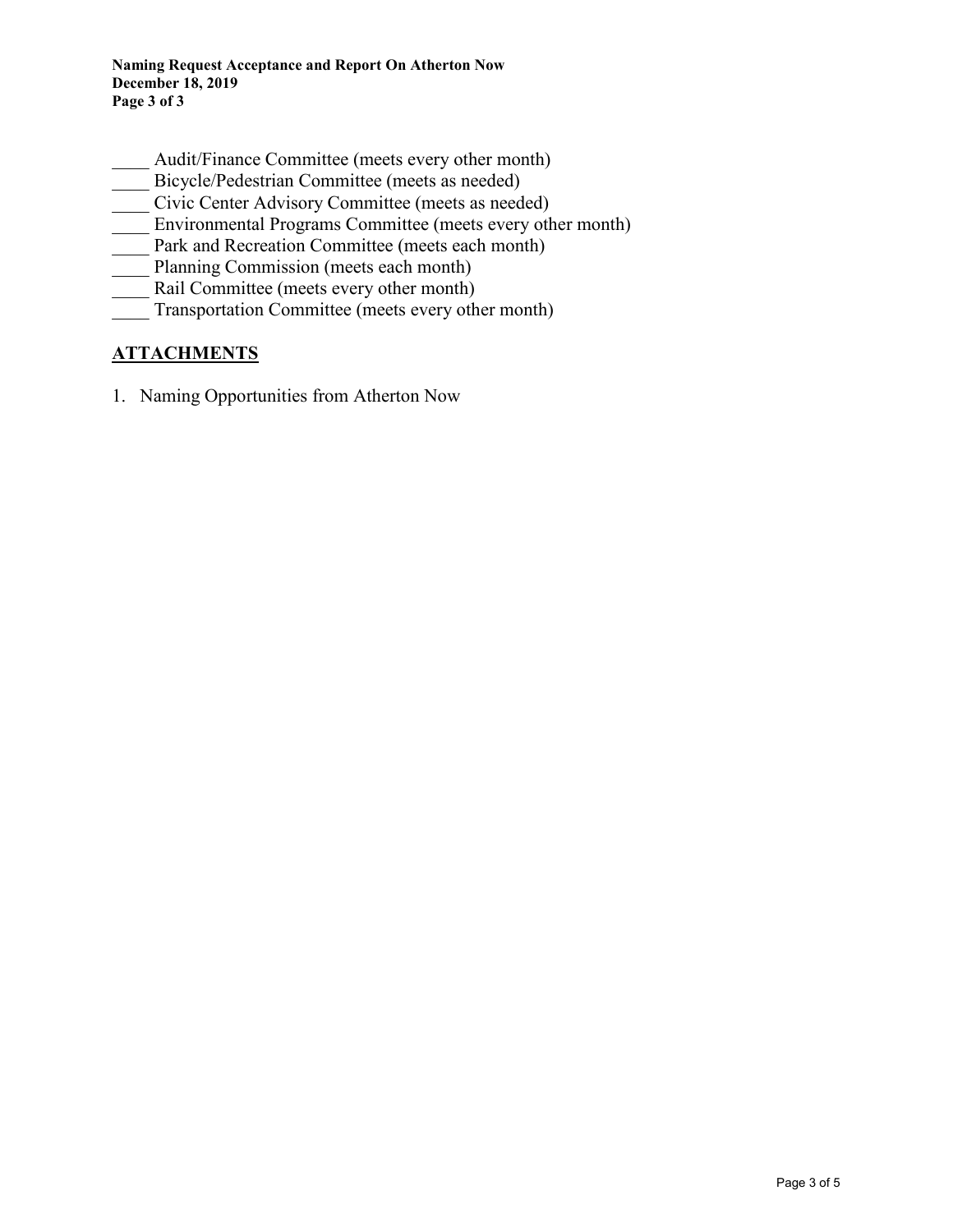

# *Atherton Now – Building Community* **Capital Campaign**

# **Naming Opportunities for Fundraising**

The following naming opportunities have been vetted and approved by a sub-committee named by the Town Council, after discussion with Town Staff, Council and members of the *Atherton Now* campaign committee. These names and values represent the most current available information from the site drawings by architects, WRNS, and may change from time to time as further details emerge. *Thank you for your interest.* 

| <b>TYPE OF AREA</b>         | <b>LOCATION</b>                        | <b>NAMING</b>                                            | <b>INVESTMENT</b>                  |  |
|-----------------------------|----------------------------------------|----------------------------------------------------------|------------------------------------|--|
| <b>INDOOR/OUTDOOR SPACE</b> |                                        |                                                          |                                    |  |
|                             | Lobby Entrance                         | Donor Wall                                               | \$100,000 - \$10<br><b>MILLION</b> |  |
|                             | New Road                               | New road that<br>connects Ashfield &<br><b>Fair Oaks</b> | \$10 MILLION                       |  |
|                             | <b>Former Council</b><br>Chambers      | "Historic" Town Hall                                     | \$5 MILLION                        |  |
|                             | "Historic" Town Hall                   | Café & Catering<br>Kitchen                               | \$1 MILLION                        |  |
|                             | Admin. Services &<br>Police Wing       | <b>Technology Hub</b><br>(Server Room)                   | \$100,000                          |  |
|                             | <b>Police Secure Parking</b>           | Canine Corner                                            | \$50,000                           |  |
| <b>OUTDOOR SPACE</b>        |                                        |                                                          |                                    |  |
|                             | Off new Council<br>Chambers            | Civic Court                                              | \$3 MILLION                        |  |
|                             | Roof area                              | Photovoltaics                                            | \$2 MILLION                        |  |
|                             | Near Library                           | <b>Reading Garden</b><br>(fenced)                        | \$1 MILLION                        |  |
|                             | Near Library/Café                      | Library Terrace                                          | \$1 MILLION                        |  |
|                             | Near Library                           | <b>Redwood Grove</b>                                     | \$500,000                          |  |
|                             | Between<br>Library/Council<br>Chambers | Cedar Play Area                                          | \$500,000                          |  |
|                             | At Admin. Services &<br>Police Wing    | <b>Water Feature/Entry</b><br>Court                      | \$250,000                          |  |
|                             | Near Parking Area                      | Native Species Garden                                    | \$250,000                          |  |
|                             |                                        | Librarian's Garden                                       | \$100,000                          |  |